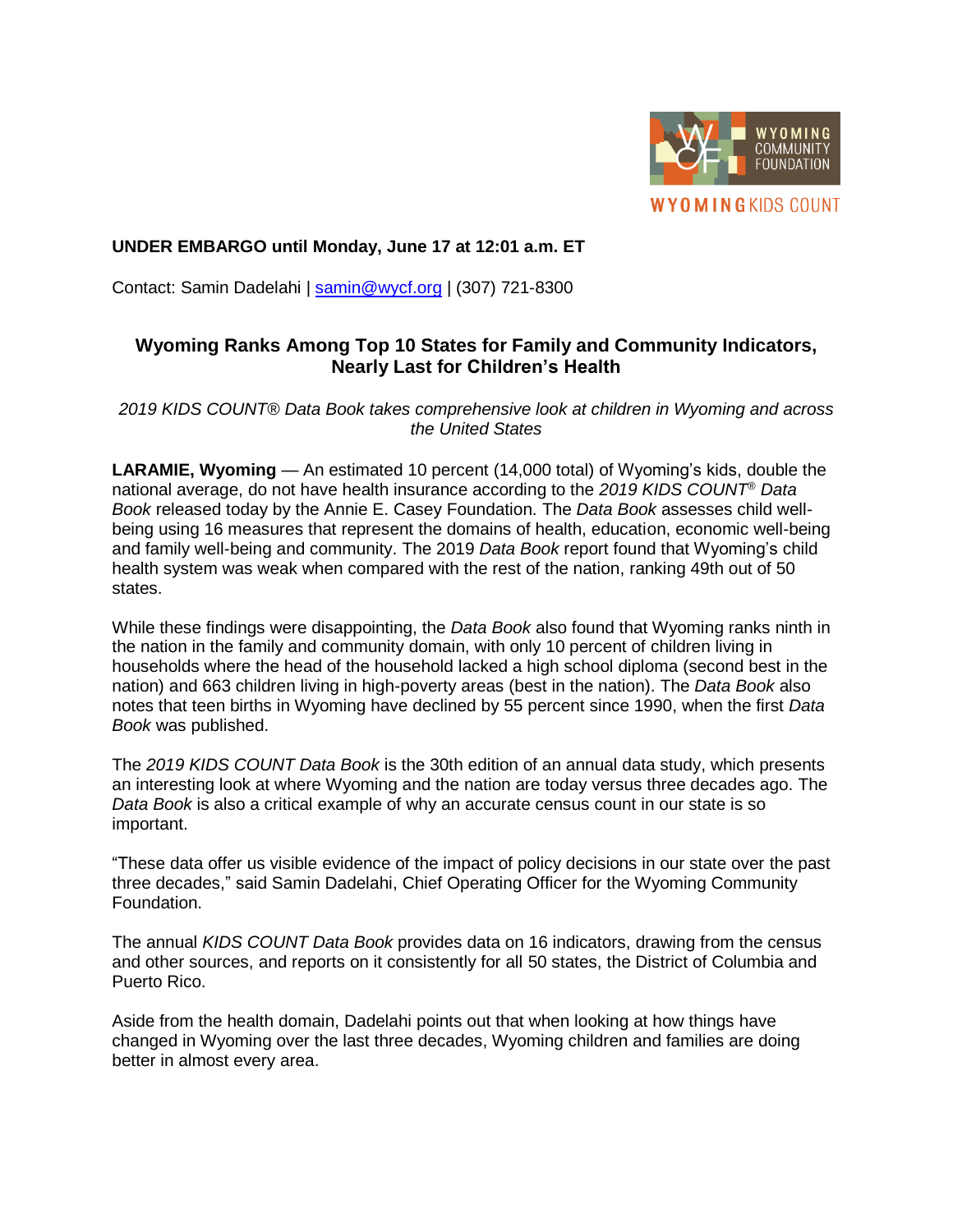"When dealing with big social issues it can sometimes feel like the needle is not moving," Dadelahi said. "But looking at things through the lens of time proves otherwise. In the 2019 *Data Book*, we can really see that Wyoming has made some impressive gains."

For example, in 1990, 81 percent of eighth graders scored below proficient in math. By 2017 that figure had moved to 62 percent, proving that incremental gains over time add up. "As we prepare for the legislative budget session in 2020, this is exactly the kind of information Wyoming policymakers need to consider," Dadelahi said.

Overall, Wyoming ranked 21st in the nation for child well-being. Across the four specific domains, Wyoming ranked:

- **14th in economic well-being.** Wyoming has seen the number of children living in poverty increase from 15,000 in 2016 to 18,000 in 2017, the most recent year of data available. Wyoming also saw a rise in the number of children in households spending more than 30 percent of their income on housing, dropping three places in this year's national rankings on this indicator.
- **14th in education**. Wyoming saw its ranking improve from 25th in 2018, to 14th this year. From 2016 to 2017, the percentage of students not graduating on time dropped from 20 percent to 14 percent. While seeing improvements in some areas of education, Wyoming has shown no improvement in rate of preschool enrollment since 2010, with 9,000 3- and 4-year-olds not attending preschool in 2017 (38th in the nation).
- **Ninth in the family and community domain.** Wyoming dropped two spots in the rankings from last year (seventh) to this year (ninth). Just 5 percent of children lived in families where the household head lacked a high school diploma, which was below the national average of 13 percent, and 28 percent of children lived in single-parent families.
- **49th in health.** Wyoming's low health ranking continues to be due primarily to two indicators: one of the lowest rates of child health insurance enrollment in the country and high rates of drug and alcohol use by children. The number of Wyoming children without health insurance (14,000) is staggering when compared to other states that have expanded Medicaid, and Wyoming is one of the only states with declining enrollment in Medicaid and the Children's Health Insurance Program. Until Wyoming changes course, the numbers of uninsured children will remain high. However, the state did see an improvement in the percentage of teens who abused alcohol or drugs in the past year – 5 percent (2017) versus 6 percent (2016).

Accurate data collection is the foundation of the research and analysis behind creating good policies that lead to improved child well-being.

"The national *Data Book* uses data derived from the census to create state rankings, and those rankings get people talking," Dadelahi said. "Wyoming is understandably worried to be 49th in health, and we hope all of us take a hard look at what needs to happen to better support all of our children."

Dadelahi encourages people to talk to their local leaders and legislators about what is needed to create positive changes for youth in Wyoming, starting with the best way of ensuring an accurate census count. To receive your own copy of the Data Book, go to www.aecf.org/databook or contact the Wyoming Community Foundation for a hard copy.

### **Release Information**